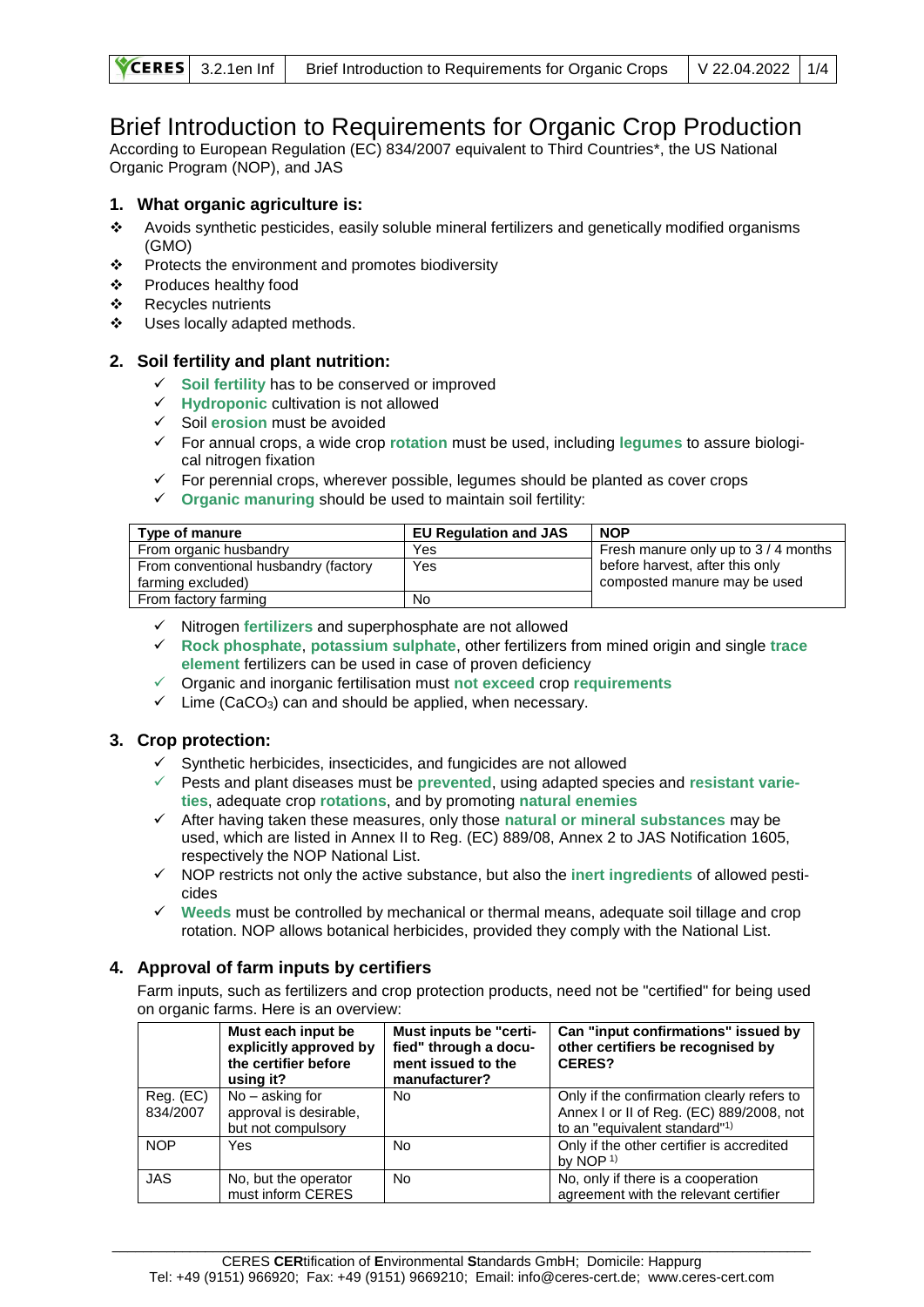| about all inputs before | that allows us to use their evaluation |
|-------------------------|----------------------------------------|
| usina them.             | results for our own work. 2)           |

*1) In any case, CERES reserves the right not to recognise such confirmations if they are not plausible or trustworthy 2) CERES is expected that the compliance with JAS rules for fertilizers and/or pesticides will be evaluated based on documents submitted by the manufacturer of the respective substance. Normally this includes the filled in declarations* 

*4.3.1.2 and/or 4.3.1.3 of our QM and a technical data sheet.* 

## **5. Seeds, seedlings and vegetative planting material:**

|                                                        | <b>EU Regulation</b>                                                                                                                                                                              | <b>NOP</b>                      | <b>JAS</b>                                 |
|--------------------------------------------------------|---------------------------------------------------------------------------------------------------------------------------------------------------------------------------------------------------|---------------------------------|--------------------------------------------|
| Origin of seeds and<br>vegetative planting<br>material | Must be organic                                                                                                                                                                                   |                                 |                                            |
| Use of conventional<br>seeds or planting<br>material   | Farmer must prove non-availability of organic seeds or planting<br>material                                                                                                                       |                                 |                                            |
| In addition:                                           | Farmer must apply for a derogation<br>before sowing, otherwise the crop must<br>be considered conventional (this<br>applies also for potatoes, but not for<br>other vegetative planting material) | No such additional<br>procedure |                                            |
| Seeds with chemical<br>dressing                        | Not allowed. Use will be considered as application<br>of chemicals. Land has to undergo new conversion<br>(see below).                                                                            |                                 | Allowed if<br>untreated<br>seeds / organic |
| Seedlings for annual<br>crops (e.g. vegetables)        | Must be organic. Otherwise the crop will be<br>considered conventional.                                                                                                                           |                                 | seedlings are<br>not available             |

## **6. Conversion period:**

A conventional farm must undergo a **conversion** period before products can be sold as organic. During the conversion time, all rules of organic production must be kept, according to:

|                                | <b>EU Regulation and JAS</b>                                                         | <b>NOP</b>                         |  |
|--------------------------------|--------------------------------------------------------------------------------------|------------------------------------|--|
| <b>Annual crops:</b>           | 24 months until planting                                                             | 36 months until harvest            |  |
| <b>Perennial crops:</b>        | 36 months until harvest                                                              | 36 months until harvest            |  |
| <b>Beginning of conversion</b> | Date of contract with the certifier, or date                                         | Last use of prohibited substances  |  |
| period:                        | of first inspection                                                                  |                                    |  |
| <b>External control during</b> | Required                                                                             | Not required, farmer keeps records |  |
| conversion:                    |                                                                                      |                                    |  |
| <b>Exceptions:</b>             | In case of sufficient proof for non use of prohibited substances during the previous |                                    |  |
|                                | years, conversion period may be reduced <sup>2)</sup>                                |                                    |  |
| Sale of products during        | From second year of conversion on,                                                   | Must be sold as conventional.      |  |
| conversion:                    | products can be labelled as "in conver-                                              |                                    |  |
|                                | sion to organic farming"3)                                                           |                                    |  |

*2) Please refer to CERES Policy 4.1.2. 3) Products from third countries cannot be imported into the EU with an "in conversion" claim.*

#### **7. Cross contamination:**

- ✓ NOP and JAS explicitly require **buffer** zones between organic and conventional fields
- $\checkmark$  Reg. (EC) 889/08 requires operators to take "precautionary measures ... in order to reduce the risk of contamination", which includes the need of separating organic from conventional fields, whenever there is a risk of pesticide drift.

#### **8. Biodiversity:**

✓ Organic standards require soil fertility conservation and promotion of natural enemies (see above). Reg. (EC) 834/07 defines biodiversity as a key element of organic farming. CERES believes that these conditions can't be met on huge monocrop fields. Large fields must be subdivided by **hedgerows**.

#### **9. Records:**

- ✓ Before the first inspection takes place, the farm must present an **organic management plan** to the certifier; this plan must be updated annually
- ✓ A **farm diary** must be kept, recording the main activities on each plot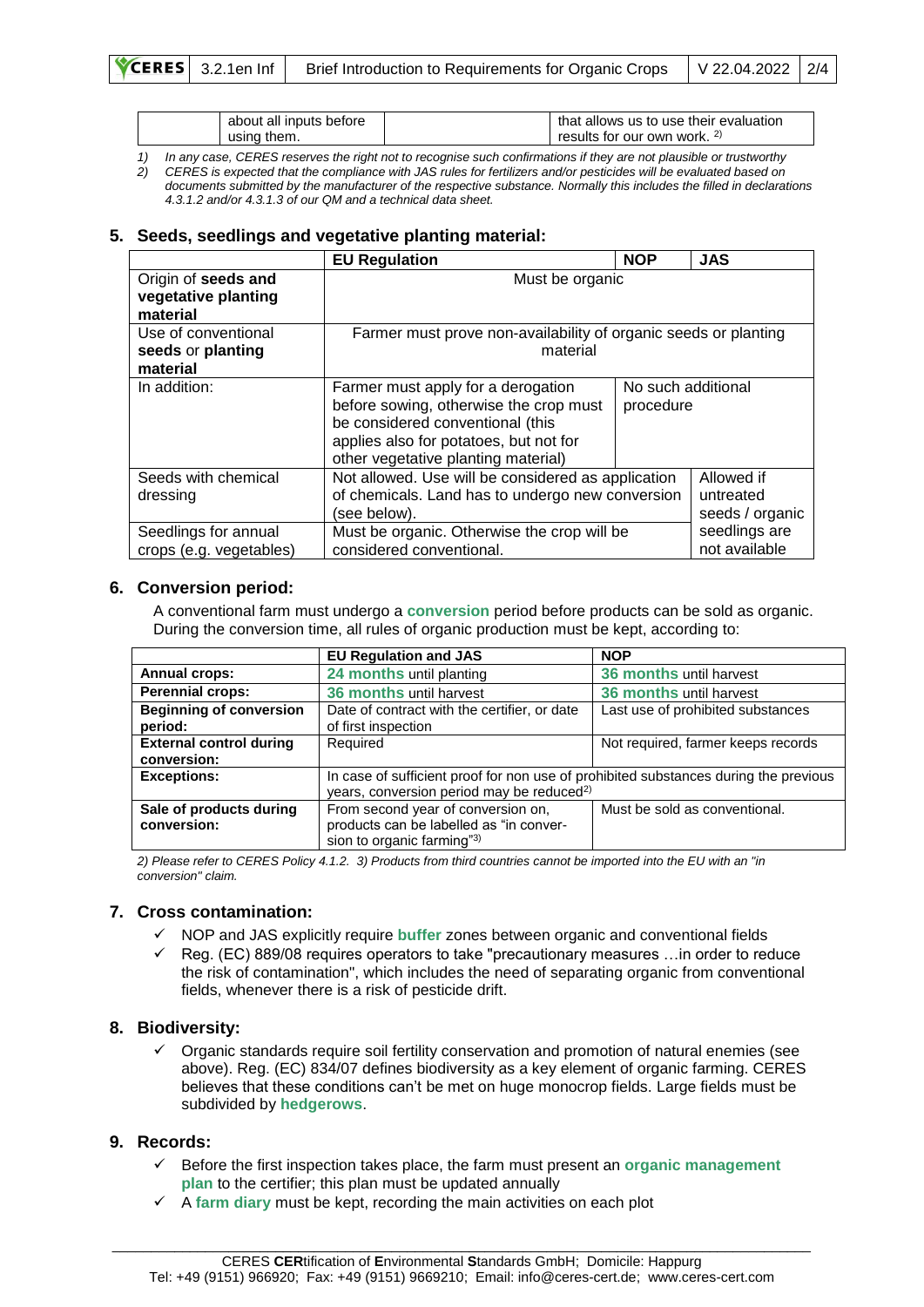- ✓ Invoices for **purchase** of fertilizers, pesticides, seeds, etc., must be filed
- ✓ **Harvested quantities** must be recorded for each crop
- ✓ The farm needs at least a simple system of **bookkeeping** for sales of organic products
- ✓ In addition, **JAS** requires "**grading**" records: before selling products with the JAS logo, the producer has to double-check and record fulfilment of JAS standards.